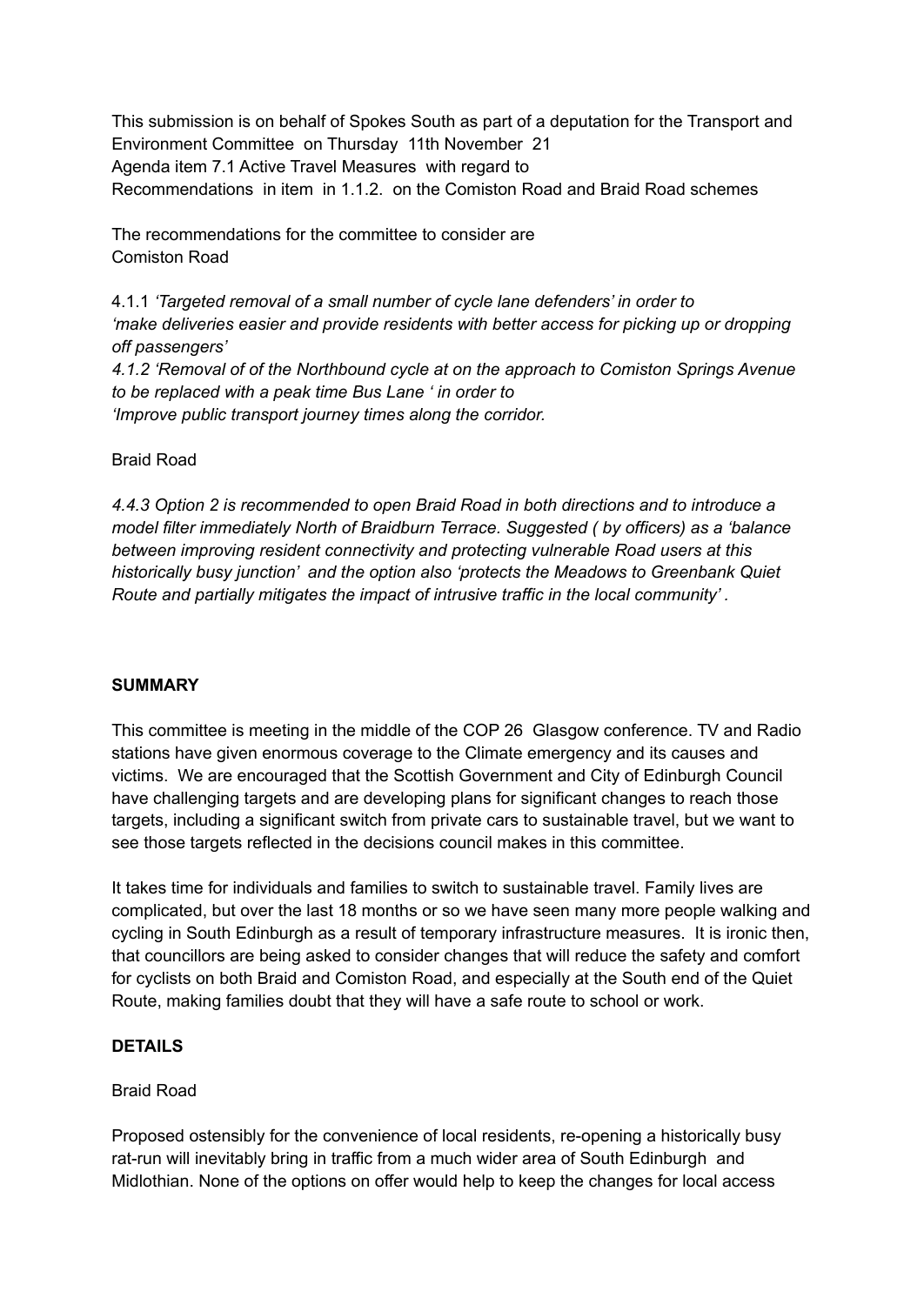only. Prior to closure the junction of Braid Road at Braidburn Terrace recorded 9000 cars per day on average, according to council officers. Now that same junction is a key to the South end of the Quiet Route to the Meadows. Cyclists use the junction throughout the day and the morning 'rush hour' sees a constant stream of walkers and cyclists on the way to schools, nurseries and work.

However ugly the current temporary arrangement of barriers, it provides reasonably safe passage for cycling by keeping cyclists and vehicles apart as much as possible. It also provides access for cyclists and pedestrians to cross to The Hermitage. Options 1-3 in the consultation all create additional streams of traffic from the South heading North and introduce additional traffic streams to the junction,

This makes it difficult for cyclists and pedestrians to cross the road to the Hermitage. This was previously thought to warrant a toucan crossing, but no such arrangement is on offer here.

In Option 2, in spite of a modal filter stopping vehicles from accessing the area immediately North of the junction, cyclists will often have to be in the flow of traffic through the junction, and the right turn into Braidburn Terrace will be especially difficult because the cyclist has to sit sandwiched between traffic flows waiting to turn. Officers described this turn as 'challenging' at a meeting with community councillors and it is entirely unsuitable for children, anyone with children on board, or new, less confident cyclists.

Access to and from this junction via Braid Road will be much more dangerous for cyclists because of the loss of a long stretch of segregation on both sides of the road to provide space for 2 way traffic. Recent studies in London showed that segregation results in 40% less accidents to cyclists than normal roadspace or painted lanes.

Whilst Option 2 steers cars away from the section of Braid Road immediately North of the junction, those drivers who want to head towards Morningside Station will merely work their way back through the Braid estate to achieve that, creating more traffic along the other roads on the Quiet Route.

### Comiston Road

We are told more gaps need to be created in the segregation to allow for deliveries and dropping off passengers at parts of the route. Currently gaps in the segregation are exploited not just for short periods but for long-time parking, with vans and lorries belonging to construction, gardening and landscaping vehicles being regular offenders. Any gap means cyclists need to overtake, and this is difficult to judge safely in both directions, but particularly difficult heading uphill. We believe all options should be explored to avoid this.

We are very supportive of the need to keep busses moving and we acknowledge that traffic queues do sometimes delay busses in the area where the bus lane extension is proposed. This occurs not just at peak times but also at the weekend.

If the decision is made to reopen Braid Road with the justification in part to reduce queuing traffic on Comiston Road, there should be no need for the extension of the bus lane.